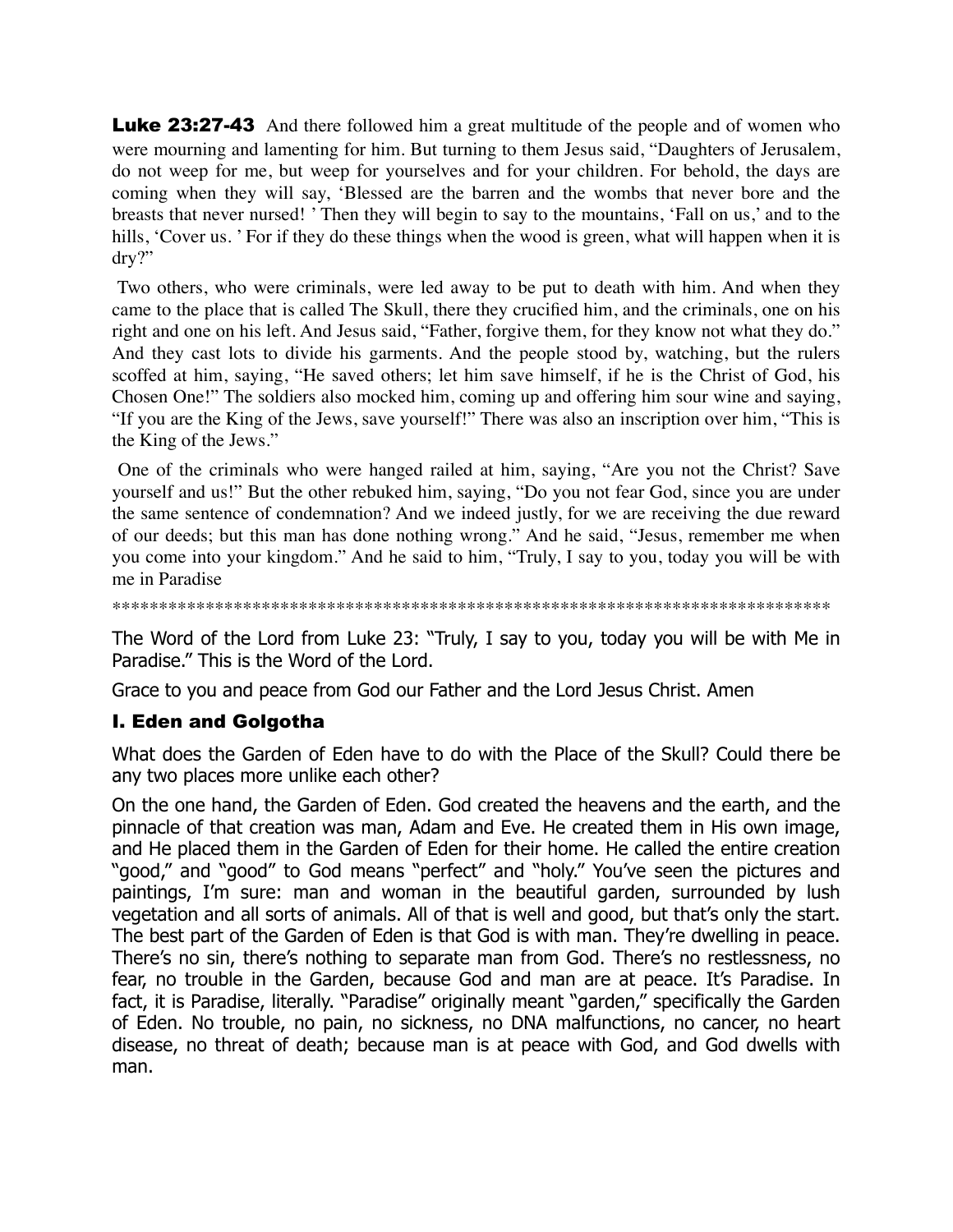It's a far cry from Golgotha. That's the name of the hill outside Jerusalem, used by the Romans for crucifixion. Far from a garden of life, it's a hill of death: Golgotha means "The Skull." That's the location of the Gospel lesson today, and it's a long way from the Garden of Eden. About the only thing the two places have in common is that God and man are there together. But they're far from dwelling in peace. The Son of God—God Himself—has become man in order to save His people, and man has elected to put God to death on a cross. Fear, restlessness, pain, evil, anger...it's all evident on Golgotha as man kills God at the place of The Skull.

What do the places have in common? Man is there, but man at Golgotha is corrupted by sin, so much so that he wants the Lord dead and gone. Creation is fallen too: there's none of that peace of Eden. There is sickness, leprosy, blindness, fear, pain, suffering and all the rest. There is only One who hasn't changed: the one thing in common with both places is that God is there; and although He is there dying on a cross, He is still there to serve mankind, to give life to all who will receive it.

Nothing looks more hopeful than the Garden of Eden. Nothing might appear to be more hopeless than the place of The Skull, but there you would be wrong. Wherever the Lord is, there is hope, because the Lord is there to give grace and life and hope.

You see it and rejoice when you hear the thief on the cross. The rulers scoff at Jesus, the soldiers mock Him and even the other dying robber uses precious breath to rail at Jesus. But in the midst of the malice and the darkness, the other thief rebukes his fellow criminal, and listen to the words: "Do you not fear God, since you are under the same sentence of condemnation? And we indeed justly, for we are receiving the due reward for our deeds; but this Man has done nothing wrong." These aren't the words of a despairing man. They're the first part of a godly confession of faith: "We are condemned, and it is a just sentence because of our sin." Furthermore, he has a right understanding of Jesus: "This man has done nothing wrong"—he declares Jesus to be righteous, holy. But then comes the really good stuff, the confession of faith: "Jesus, remember me when You come into Your kingdom." Make no mistake: that's faith, trusting in what he does not see. Jesus doesn't look like a king on His way to a kingdom: He looks like a bloodied criminal on His way to the Potter's Field. But even so, the thief makes this faithful confession: "You are the King. You're on Your way to Your kingdom, and I trust that—if it is Your will— You will remember me."

And what does Jesus say to the thief? "Truly, I say to you, today you will be with Me in Paradise." There is so much good packed into that one little sentence! "You will be with Me" where? In Paradise. And what does "Paradise" mean? "Garden," as in "Garden of Eden," perfect creation. Jesus tells the thief on the cross, "This place of the The Skull is not your end, and neither is hell. Neither is the pain, the anguish, the hatred and the death. Neither is the mess of a person that you made yourself in this world. I became flesh, and I am on this cross, to conquer the sin that corrupted Eden. I am here to reverse the curse of sin. I'm bearing your sins on My shoulders here, and I am suffering God's judgment for them. Because I die for the sins of this world today, I will raise you up to life. You will be with Me in Paradise, because you will be with me where there is no sin and death. It will not be long from now. I will raise you up today." And what does the thief have to do to get to Paradise? Nothing. Absolutely nothing. Jesus simply says,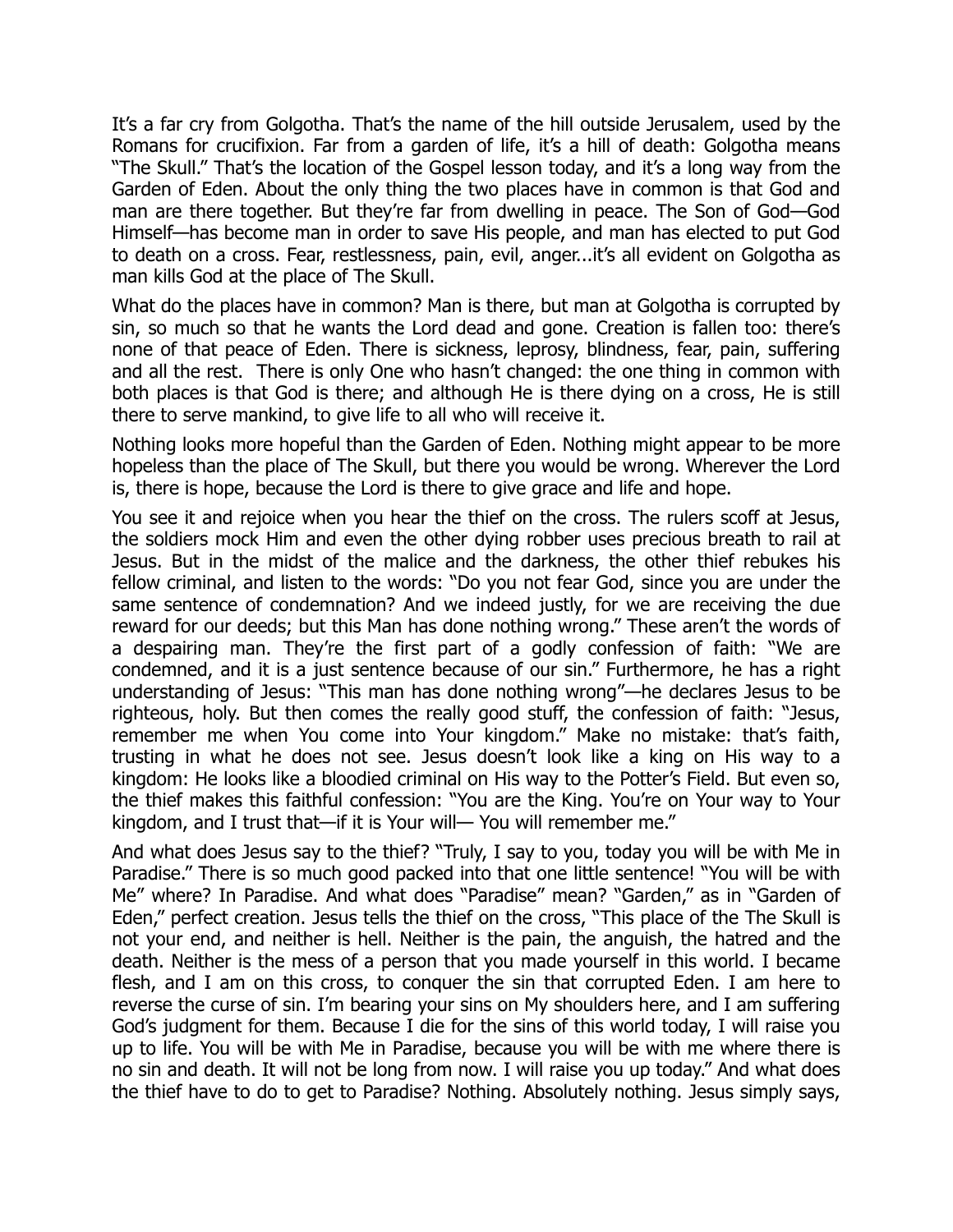"You will be with me—I forgive your sins." By speaking, Jesus gives the man eternal life and the faith to believe in the promise.

That's what the Garden of Eden and the place of The Skull have in common. The Lord is there, giving and sustaining life. Golgotha is a tipping point between heaven and hell. Unrepentant sinners demand that God be gone—they demand so much to be forsaken that they'll put Him to death to do it. But the Lord says, "I am faithful. I will not forsake My promises!" That's why He prays on the cross, "Father, forgive them, for they know not what they do." That's why, even in His terrible anguish, He still absolves the thief, because He has come and is on the cross so that He might forgive.

It's what makes this such a great Gospel lesson for the final Sunday of the church year, where the theme is that the end of the world is coming and Christ is coming back in glory: no matter how much the world might forsake Christ, He remains faithful to His promises—and He will to the Last.

Today back in my home congregation –St. John Ev. Lutheran in Palmer, it's a busy day or at least a busy service. In addition to the service of the Word and service of the Supper, they are experiencing the joy of seeing Emma Meier being joined to Christ – Emma is being baptized—my daughter is her sponsor. About right now, Emma, who is about 5 days old is being washed by God, cleansed and then His promise is given to her. He says "You are my child, I join you to my Son, I wash you clean and I claim you as mine." This is what the Church is to be about until the Last Day, because this is what the Church has in common with both the Garden of Eden and the place of The Skull: the Lord Jesus Christ is present here, and He is present to forgive sins—to welcome people into the kingdom of God.

We know the Lord is here because the Lord promises to be here, and He tells us exactly where He is: He is present in His means of grace. So perhaps it is best that we let the means of grace do most of the preaching today.

The Lord is present in Holy Baptism: He says so in Romans 6, where it says that in Baptism He joins us to His own death and resurrection; and in Titus 3, where He says that it is the Holy Spirit who does the washing and regenerating there. By water and the Word today, He is saying to Emma—as he said to each one of you at your baptism: "I've died for you so that you don't have to die for your sin. I'm adopting you into My family, and I'm writing your name in My book of life. I will be faithful to you all the days of your life; and no matter what happens to you in this crazy world, I will remember you. And unless you forsake Me and would rather I be gone, I promise you that you will be with Me in Paradise." Same Jesus as Garden and Golgotha. Same grace for sinners in need of salvation. That's what is happening right now to Emma.

Don't forget: that's why the service began with the Invocation—"In the name of the Father and of the Son and of the Holy Ghost." We sometimes pay little attention to those words, but they are very important. Those words say that all the power and might of almighty God stands behind what is said and done here. He has charged His Ambassador with proclaiming His Truth and Administering His Gifts you. And His Power and might stands behind them. Remember, You were baptized in the name of the Father, Son and Holy Ghost; and what began there continues here. The Lord declares, "In baptism, I gave you new life; and by My Word this day, I continue to sustain that